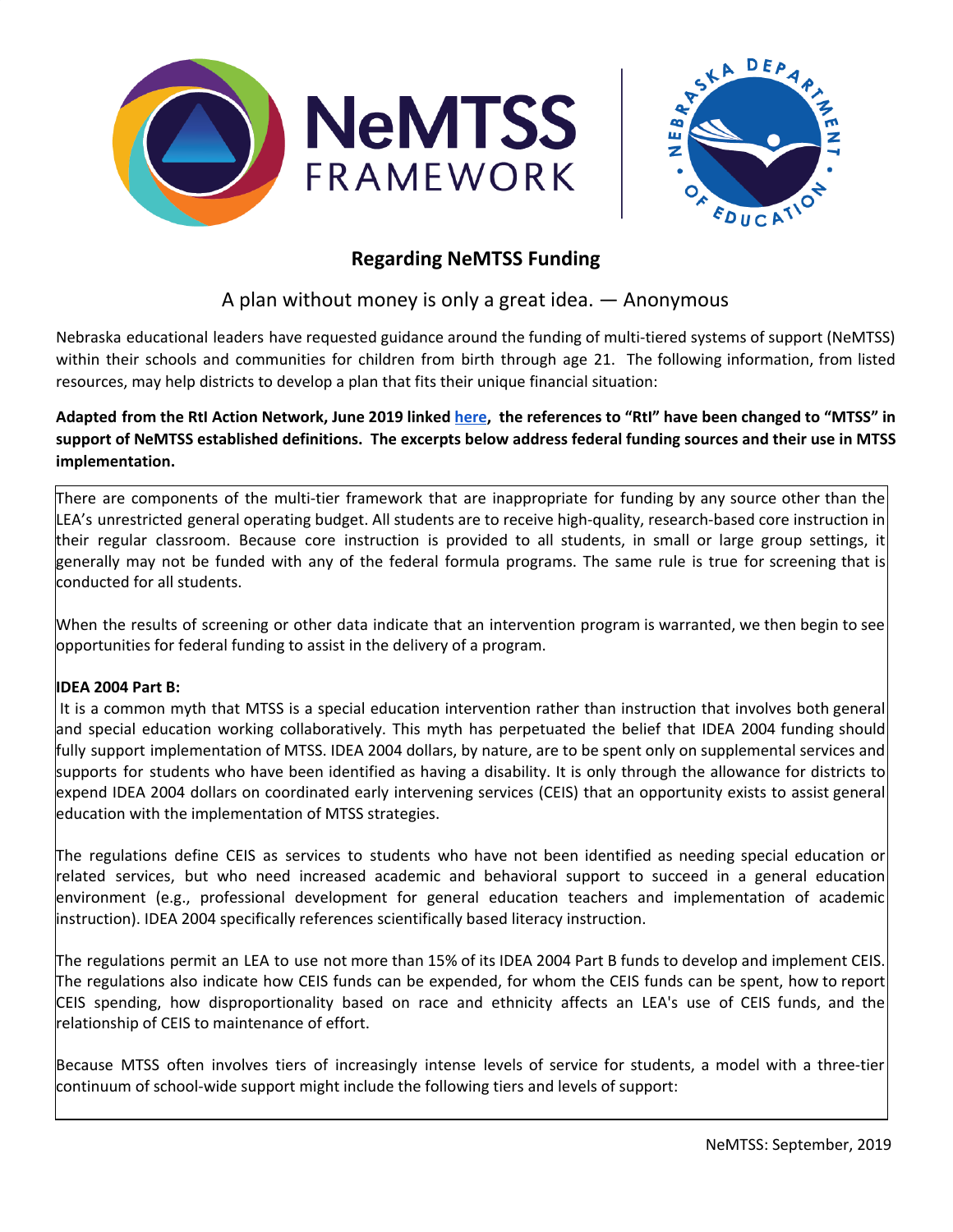- **Tier 1** (primary instruction), for all students. It would not be appropriate to use CEIS funds for these activities because students receiving these services do not need additional academic and behavioral support to succeed in a general education environment.
- Tier 2 (secondary intervention), for specialized small group instruction for students determined to be at risk for academic and behavioral problems. It would be appropriate to use CEIS funds to support these activities.
- **Tier 3** (tertiary intervention) for specialized, individualized instructional/behavioral support for students with intensive needs. CEIS funds could not be used if students receiving these services were currently receiving special education or related services. If that is not the case, CEIS may be used to supplement Tier 3.

Once a student has been referred to special education and is undergoing the evaluation process, evaluation expenses are no longer CEIS expenses. These are general IDEA 2004 program expenses associated with child find and evaluation, so they would not be included in the reporting of CEIS costs.

There is nothing in IDEA 2004 that prohibits children with disabilities who are receiving special education and related services under IDEA 2004 from receiving instruction using MTSS strategies, unless the use of such strategies is inconsistent with their IEPs. However, children with disabilities who are currently identified as needing special education and related services may not receive MTSS services that are funded with IDEA funds used for CEIS.

## **Title I, Part A**

The purpose of Title I, Part A, is to ensure that all children have a fair, equal, and significant opportunity to obtain a high-quality education. Title I, Part A funds must be expended for programs, activities, and strategies that are scientifically based on research and that meet the needs identified in the site's comprehensive needs assessment process, which are listed in the site's improvement plan. These services must be concentrated to serve the students not meeting, or most at-risk of not meeting state standards, and they must meet "supplement, not supplant" provisions of the law.

The federal supplement, not supplant provision is intended to ensure that services provided under Title I are in addition to, and not in place of, services that would otherwise be provided to participating students with state and local funds if Title I, Part A funds were not allocated to the school site. Any program activity required by state law or local policy may not be funded with Title I funds. A statutory provision in Title I, known as the "exclusion provision," permits an LEA, under certain circumstances, to provide comparable services with non-federal funds to non–Title I students while providing the same services with Title I funds to Title I students. This exclusion provision may be very helpful in supporting MTSS implementation across schools and LEAs. Efforts must be carefully coordinated with federal program staff.

The key component in answering the question of how Title I funding can be involved starts with defining the school as a targeted assistance or school-wide program. In a Title I school-wide program, all resources, services, and personnel are blended to have a cohesive program that upgrades the educational opportunities for all students throughout the school. Therefore, if the school adopts an MTSS methodology, then Title I would be an integral part of the process. Any activity would be allowable as long as it is addressed in the Title I school-wide plan.

If a building or site has been identified as targeted assistance, further considerations apply. There is less flexibility in this setting regarding the use of federal funds when they are not consolidated. As appropriate uses of Title I funding are reviewed, it is important to remember that all allowable uses apply only to those students who have been identified as Title I eligible and only for the grades supported by Title I services.

In a school-wide school, Title I funds may be used to provide services to any student. In a targeted assistance school, however, Title I funds may be used to provide services only to those students who are not meeting, or most at risk of not meeting, a state's academic achievement standards. In implementing MTSS, therefore, a Title I targeted assistance school must identify which students are most at risk, determine what interventions will be used, and then use Title I funds to provide those interventions to the most at-risk students under the MTSS framework being used. In effect, the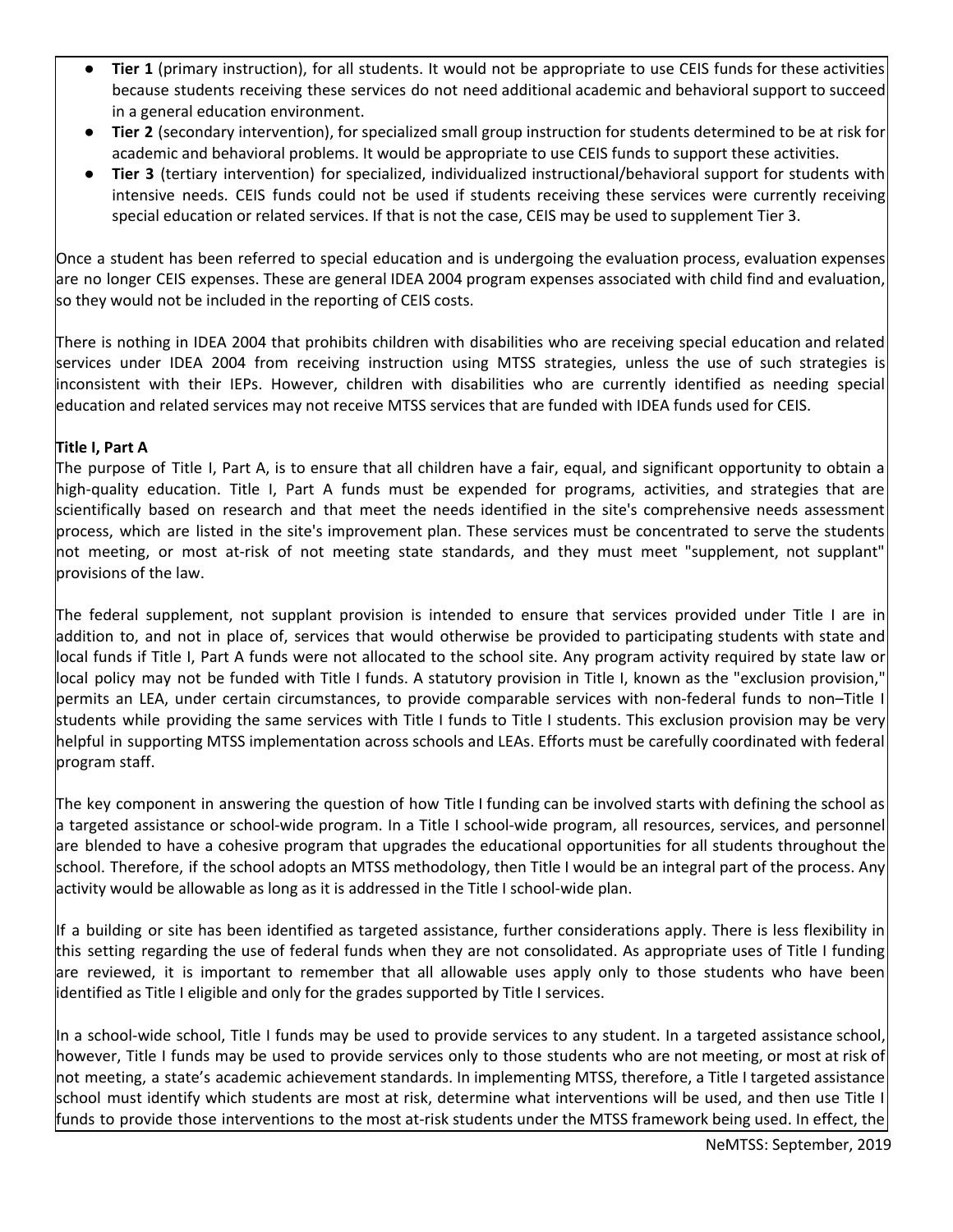eligibility criteria for the interventions could be the same as the eligibility criteria for Title I services in a targeted assistance school.

The table below listing allowable and not allowable expenses for a Title I targeted assistance school is certainly not all-inclusive but it should offer a starting point for discussions as an MTSS framework is developed at an LEA.

Table 1: Allowable and Not Allowable Uses of Title 1 Funds

| Allowable                                                                                                         | Not Allowable                                                                                                      |
|-------------------------------------------------------------------------------------------------------------------|--------------------------------------------------------------------------------------------------------------------|
| Professional development pertaining to                                                                            | Use of Title I funds for professional development pertaining to                                                    |
|                                                                                                                   | interventions that can be applied to at-risk students the core curriculum, including the reading or math program.  |
| by regular education teachers and other staff.                                                                    |                                                                                                                    |
|                                                                                                                   | Title I teachers providing supplemental assistance in Title I teachers team-teaching with regular education staff. |
| reading and math to eligible at-risk students.                                                                    |                                                                                                                    |
| Use of Title I staff to assist in the universal screening Use of Title I funds to pay for the universal screening |                                                                                                                    |
|                                                                                                                   | assessments that will identify which students are in assessments that will identify which students are in need of  |
| need of Tier 2 services.                                                                                          | tiered services.                                                                                                   |
| Title I teachers working with Title I eligible students                                                           | Title I teachers working with all or any student within the                                                        |
| in Tiers 2 and 3 whose parents have been notified.                                                                | classroom.                                                                                                         |
| The classroom teacher rotating her time through                                                                   | Regular education, special education, and Title I staff dividing                                                   |
|                                                                                                                   | several groups of students while the Title I staff give students into three groups and each being responsible for  |
| Title I students additional instructional time.                                                                   | providing instruction to their group.                                                                              |

Because of the supplement, not supplant requirement for Title I, personnel providing Title I services do not provide replacement services. They must always provide supplemental instruction or additional instruction that is not provided to students who are not identified as requiring Title I services.

#### **Title III and Discretionary Grants**

The purpose of Title III is to help ensure that students with limited English proficiency master English and meet the same challenging state academic achievement standards that all children are expected to meet. An LEA must use Title III funds to provide high-quality language instruction programs and high-quality professional development for classroom teachers. Title III does not advocate a particular instructional approach, such as English as a second language or bilingual education, but it does require LEAs receiving Title III funds to fund instructional approaches that are scientifically based.

Title III funds could be utilized in much the same manner as Title I funds, if specifically directed toward students who are eligible under the program guidelines. These funds would likely not support a full program or even a stand-alone portion of a program on their own. Allocations would be useful, however, when braiding funds either in a school-wide program or as outlined in Table 1 above.

As plans are developed and funding is identified for implementation of MTSS, the LEA must have clearly defined MTSS components. MTSS is a framework, not a specific intervention. Questions to address are as follows: What is the core instruction?

- What interventions will be provided?
- What criteria will be used to determine who receives interventions?
- What will be the intensity, frequency, and duration of the interventions?
- What tools will be used for universal screening and progress monitoring, and how often will the tools be used?

The answers to these questions will drive the funding considerations and major factors that then must be addressed:

Type of school (e.g., school-wide or targeted assistance)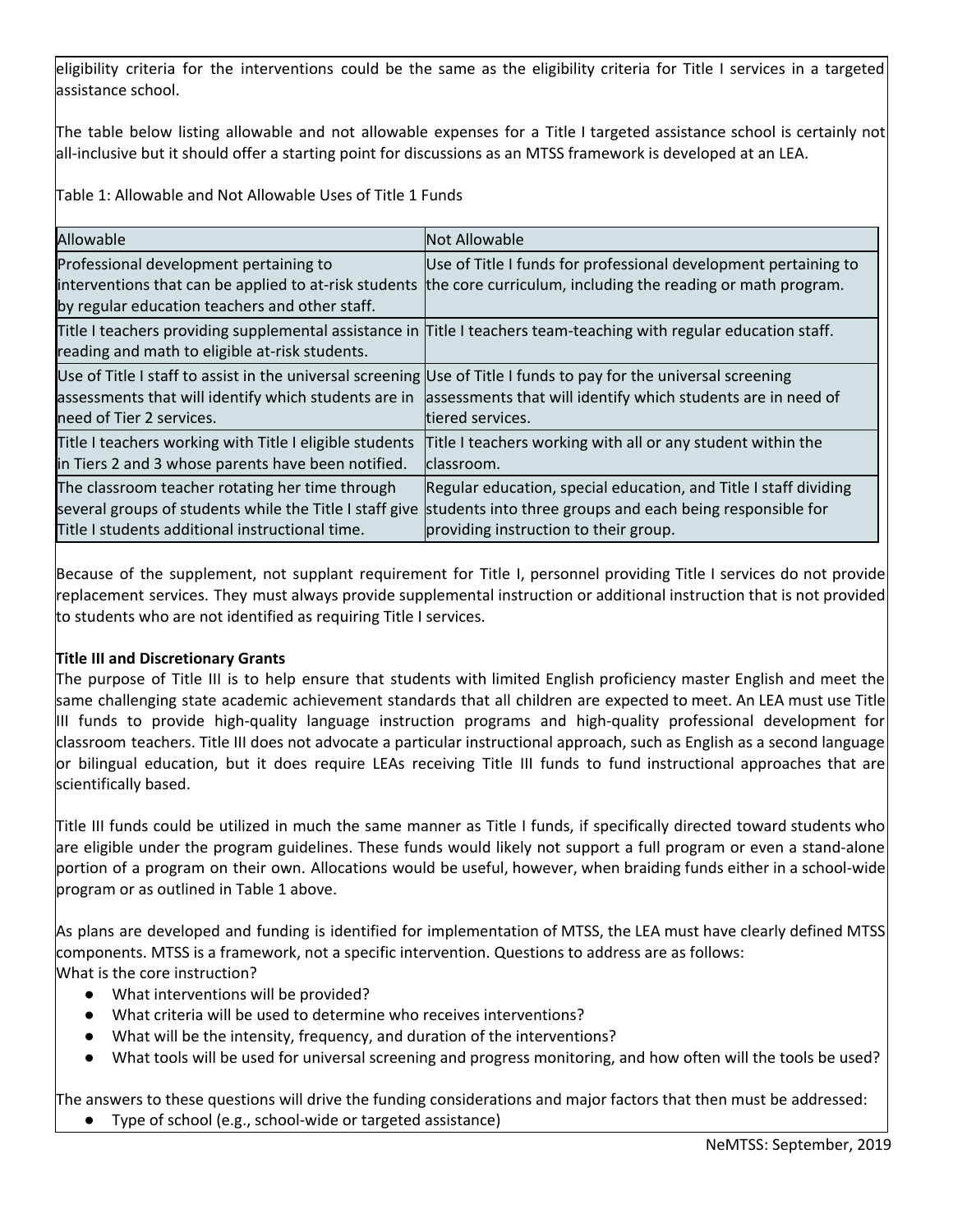- **Eligibility of students**
- Supplement, not supplant funding requirements

Further guidance around MTSS funding was provided by the US Department of Education, Office of Special Education and Rehabilitation Services: March 7, 2013 in a Letter to Troy Couillard, State of Wisconsin, with questions and **OSEP's responses transcribed below.**

## A summary of this OSERS Guidance is also present in NDE Document IDEA Funding Incidental Benefit Exemption, *September, 2015, linked [here.](https://www.education.ne.gov/wp-content/uploads/2017/07/Incidental_Benefit_Exemption_9-11-15.pdf)*

**Question 1:** May special education personnel provide formal interventions (tier two or three interventions; longer term beyond "incidental") in the context of MTSS to students within a small group comprised of students with and without disabilities?

**OSEP's Response:** It is not possible to provide a clear "yes" or "no" response to this question, as it depends on the nature of the duties to be performed by the personnel funded by IDEA Part B (non-CEIS) funds. Pursuant to 34 CFR §300.208(a), special education teachers fully funded by Part B (non-CEIS) funds may perform duties for children without disabilities if they would already be performing these same duties in order to provide special education and related services to children with disabilities. For example, a special education teacher is assigned to provide five hours of reading instruction per week to three students with disabilities consistent with those students' IEPs. The IEPs provide that the students need specialized reading instruction that is at grade level but handled at a slower pace because of auditory processing issues. The school decides that, although they are not children with disabilities, there are two general education children who would benefit from this instruction. The special education teacher must prepare lesson plans for each of these classes regardless of the number of children in the class. She may do so and conduct the class for all five children because she is only providing special education and related services for the three children with disabilities and the two children without disabilities are benefiting from that work. However, if fully funded by Part B IDEA (non-CEIS) funds, this teacher may not grade papers, spend time on parent teacher conferences, or perform any functions for the children without disabilities not otherwise required as part of the provision of special education and related services to children with disabilities. In other words, 34 CFR §300.208(a) does not permit special education teachers fully funded by Part B (non-CEIS) funds to perform duties other than special education and related services.

An LEA or school may wish to consider split funding teachers from special education funds, general education funds, and CEIS funds. This funding mechanism offers full flexibility for a particular teacher to work with diverse groups of students, regardless of disability or intervention status. If a teacher is providing special education, general education, and RTI interventions and is supported by funds from several sources, an LEA must document separately, consistent with OMB Circular A-87, the amount of time the teacher spends providing services to students with disabilities, services to students who are not currently identified as needing special education or related services but who need additional academic and behavioral support to succeed in a general education environment, and services to nondisabled students who do not need additional support, to ensure that IDEA Part B funds are properly expended. See OMB Circular A-87, Cost Principles for State, Local and Indian Tribal Governments (05/10/2004), Attachment B, 8.h., relocated to 2 CFR Part 225, Appendix B, 8.h.

**Question 2:** May special education personnel provide formal interventions (tier two or three interventions; longer term beyond "incidental") in the context of MTSS to students within a small group comprised solely of students without disabilities?

**OSEP Response:** No. Except when the funds are being used in a Title I schoolwide program, a special education teacher paid solely with IDEA Part B (non-CEIS) funds may not provide interventions to a small group comprised only of students without disabilities.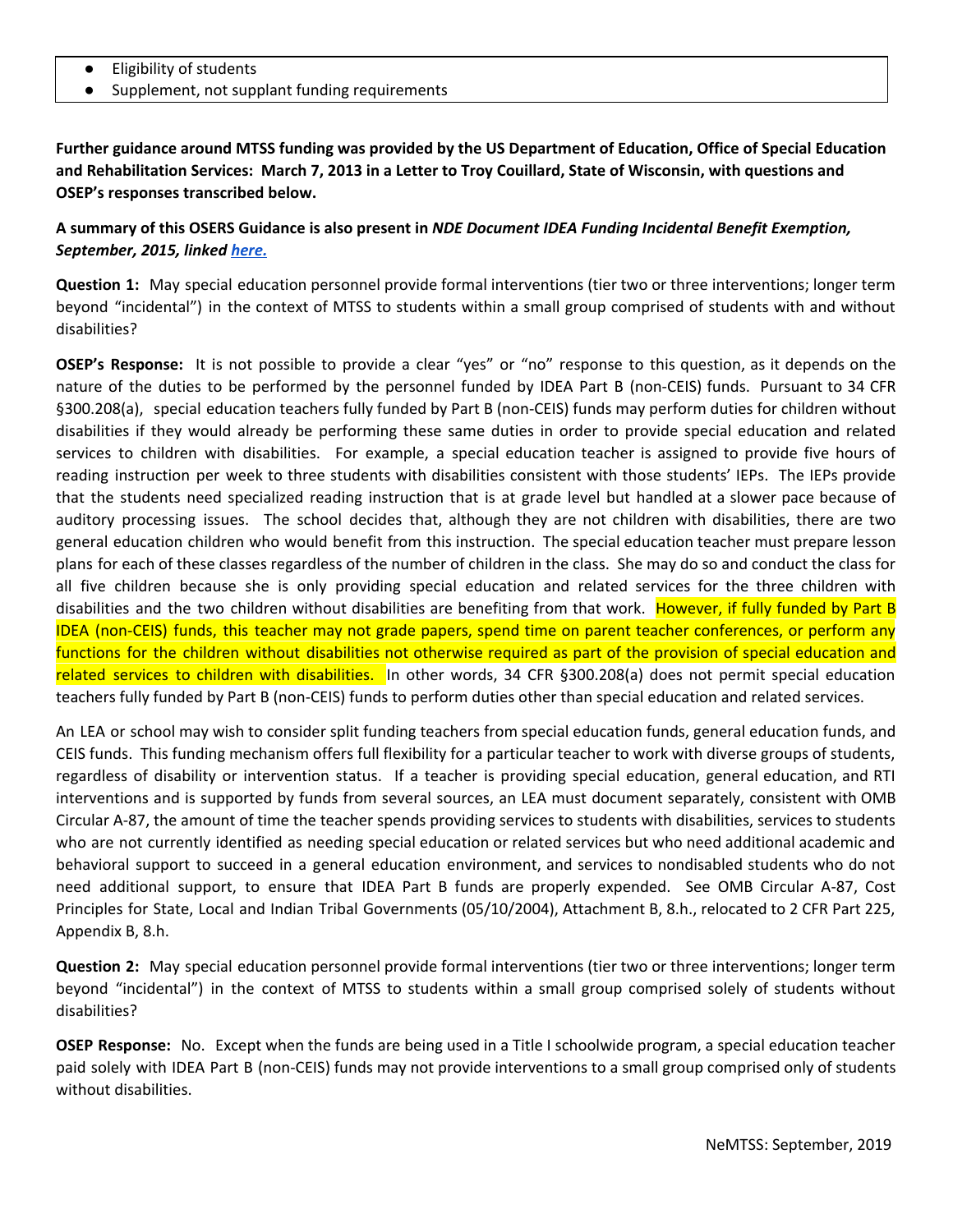**Question 3:** May special education personnel within the context of co-teaching/team teaching and inclusion have equal responsibility for the instruction of students not identified as students with disabilities? Equal responsibility would be defined as whole group instruction, lesson plan development, and grading.

**OSEP Response:** OSEP encourages States and LEAs to use a variety of service delivery models to meet their responsibilities to educate children with disabilities in the least restrictive environment, provided all requirements of Part B are met. As discussed above, 34 CFR §300.208(a)(1) permits LEAs to use IDEA Part B (non-CEIS) funds for the costs of special education and related services, and supplementary aids and services, provided in a regular class or other education-related setting to a student with a disability in accordance with the student's IEP, even if one or more nondisabled children benefit from these services. Therefore, for example, IDEA Part B (non-CEIS) funds could be used for lesson plan development if the same lesson plans will be used for children with disabilities and general education children. In other situations, determinations as to whether the expenditure of IDEA Part B (non-CEIS) funds is allowable would have to be made on a case by case basis. However, this provision does not permit the special education teacher to perform functions that go beyond the provision of special education and related services. Therefore, based on your description of the duties, the special education teacher could not grade papers for students without disabilities.

As noted above, LEAs may want to consider funding a teacher from a variety of sources in order to provide maximum flexibility in the classroom. If a teacher is providing special education, general education, and RTI interventions and is supported by funds from several sources, an LEA must document separately, consistent with OMB Circular A-87, the amount of time the teacher spends providing services to students with disabilities, services to students who are not currently identified as needing special education or related services but who need additional academic and behavioral support to succeed in a general education environment, and services to nondisabled students who do not need additional support, to ensure that IDEA Part B funds are properly expended.

**Question 4:** May special education personnel be permanent members of collaborative MTSS teams that determine whether to refer a student to special education based on data collected from interventions?

**OSEP Response:** We assume your question is whether special education personnel fully funded by IDEA Part B (non-CEIS) funds may be a permanent member of such a team. Pursuant to 34 CFR §300.111, the State must have in effect policies and procedures to ensure that all children with disabilities residing in the State, including children with disabilities who are homeless children or are wards of the State, and children with disabilities attending private schools, regardless of the severity of their disability, and who are in need of special education and related services, are identified, located, and evaluated. Under the circumstances you describe, in order to ensure that the child find provisions are met under 34 CFR §300.111, a State may allow special education personnel to be permanent members of collaborative MTSS teams that determine whether to refer a student for an evaluation to determine whether the students is a student with a disability based on data collected from interventions.

**Question 5:** May special education personnel be permanent members of collaborative MTSS teams that plan instructional interventions for students not identified as students with disabilities?

**OSEP Response:** In the context you raise of a collaborative team that is working with struggling learners, special education personnel may share their expertise in addressing the needs of children with disabilities with other personnel, as this may be considered professional development for general education teachers to assist them in identifying, locating, and evaluating children with disabilities in accordance with the child find responsibilities in 34 CFR §300.111. However, except for services that are a part of a schoolwide program as authorized under 34 CFR §300.206, personnel paid with IDEA Part B (non-CEIS) funds may not perform duties solely designed to help meet a child's needs in the general education classroom for a student who is not currently identified as needing special education or related services, but needs additional academic and behavioral support to succeed in a general education environment. Personnel paid with Part B CEIS funds may perform duties, including planning instructional interventions, for students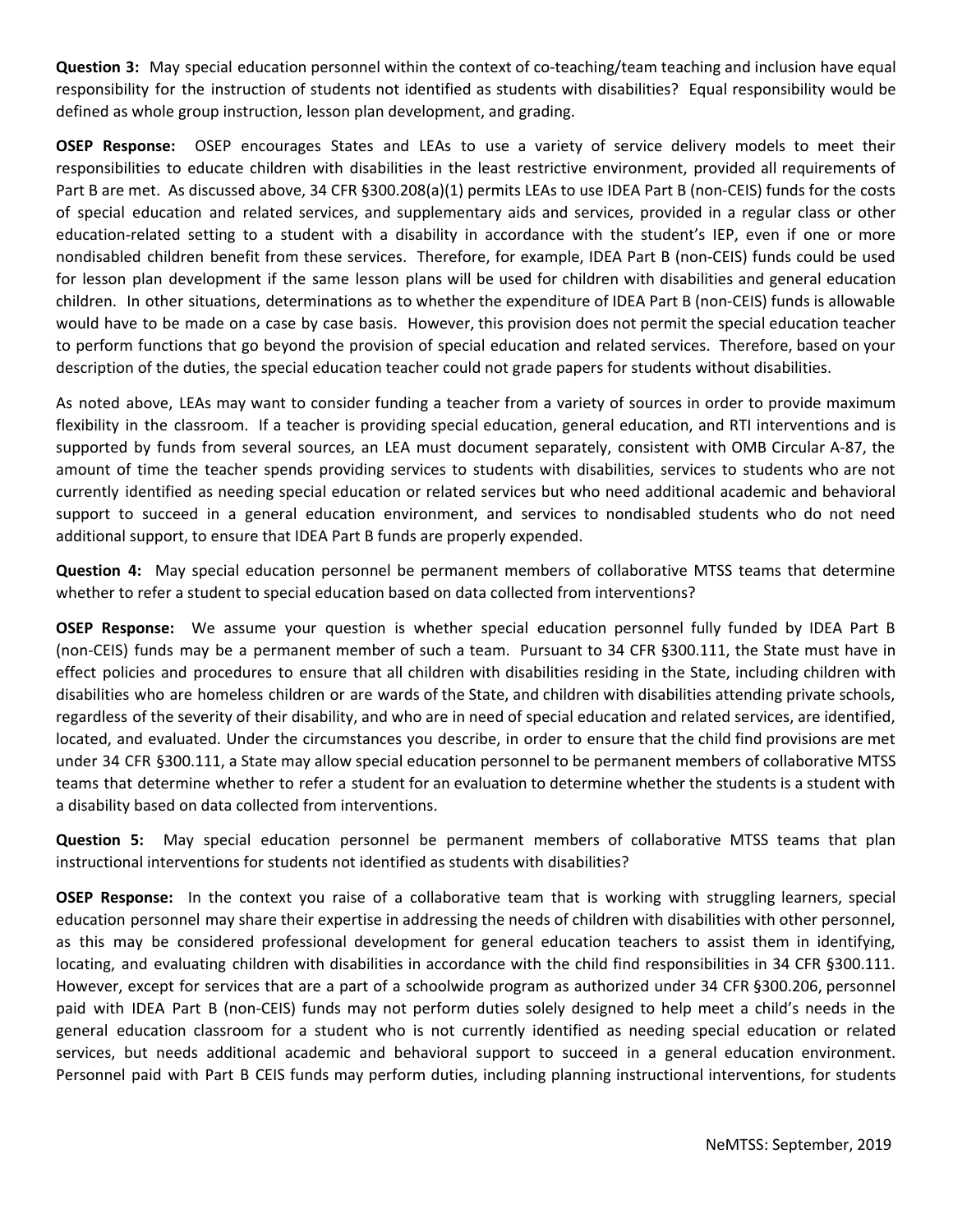who are not currently identified as needing special education and related services, but who need additional academic and behavioral supports to succeed in a general education environment.

**Districts are advised to conduct a comprehensive scan of existing funding opportunities in order to:**

- **● Establish partnerships with community programs and other agencies and organizations to expand available services, resources, and infrastructure.**
- **● Think beyond dollars and consider exchanging services, training, or resources.**
- **● Develop an MOU that documents agreed upon services.**

## **Additional funding sources to consider include:**

#### **● Nebraska Flex Funding Project**

The flexible funding option provides for the use of a percentage of special education funds for the education of students not verified as having a disability as defined within 92 NAC 51 (Rule 51). The concept originated out of legislation passed in the 1997 unicameral session. In that legislation (Neb. Rev. Stat. 79-1142) school districts were allowed to channel a percent of their total allowable reimbursable special education costs to preventative support services for students not identified or verified as having a disability, but who demonstrate a need for specially designed assistance in order to benefit from the school's general education curriculum. As approved by the State Board of Education, the flexible funding option expenditures available for reimbursement to school districts and approved cooperatives is limited to a maximum of five percent (5%) of the total allowable and reimbursable special education costs.

## **● IDEA Discretionary Funds, PeAK Grant for birth through age 21**

The Nebraska Department of Education Office of Special Education will continue to financially support districts in the implementation and evaluation of Targeted Improvement Plans (TIPs) through a Positive Engagement and Knowledge (PEaK) Grant. The PEaK Grant will allow for a set allotment of funds that will be available annually beginning with the 2018-19 school year and continuing through 2019-20 and 2020-21.

- **● Federal Title II A: Teacher and Principal Training**
- **● State Personnel Development Grant (SPDG focused on NPBiS)**
- **● Local/district/county**
- **● Tribal**
- **● Medicaid funding for school-based mental health services**
- **● Private foundations and donors**
- **● Early Childhood Grants: e.g.: Rule 11, Planning Region (Professional Development/Training), Sixpence**

Regardless of the funding sources, it is essential that districts form a plan that will sustain their MTSS efforts over **time. The chart below was adapted from the** *School Health Services National Quality Initiative: Sample Resource Mapping Worksheet,* **and can be utilized for district planning efforts.**

| <b>Strategies/Activities</b>  | <b>Source of Funds</b> | <b>Amount</b> | <b>Restriction on Use of</b><br>Funds, if any | <b>Expected Time Frame Funding</b><br>is Available |
|-------------------------------|------------------------|---------------|-----------------------------------------------|----------------------------------------------------|
| Materials/Supplies            |                        |               |                                               |                                                    |
| <b>Staffing</b>               |                        |               |                                               |                                                    |
| Infrastructure<br>Investments |                        |               |                                               |                                                    |
| Services and Supports         |                        |               |                                               |                                                    |